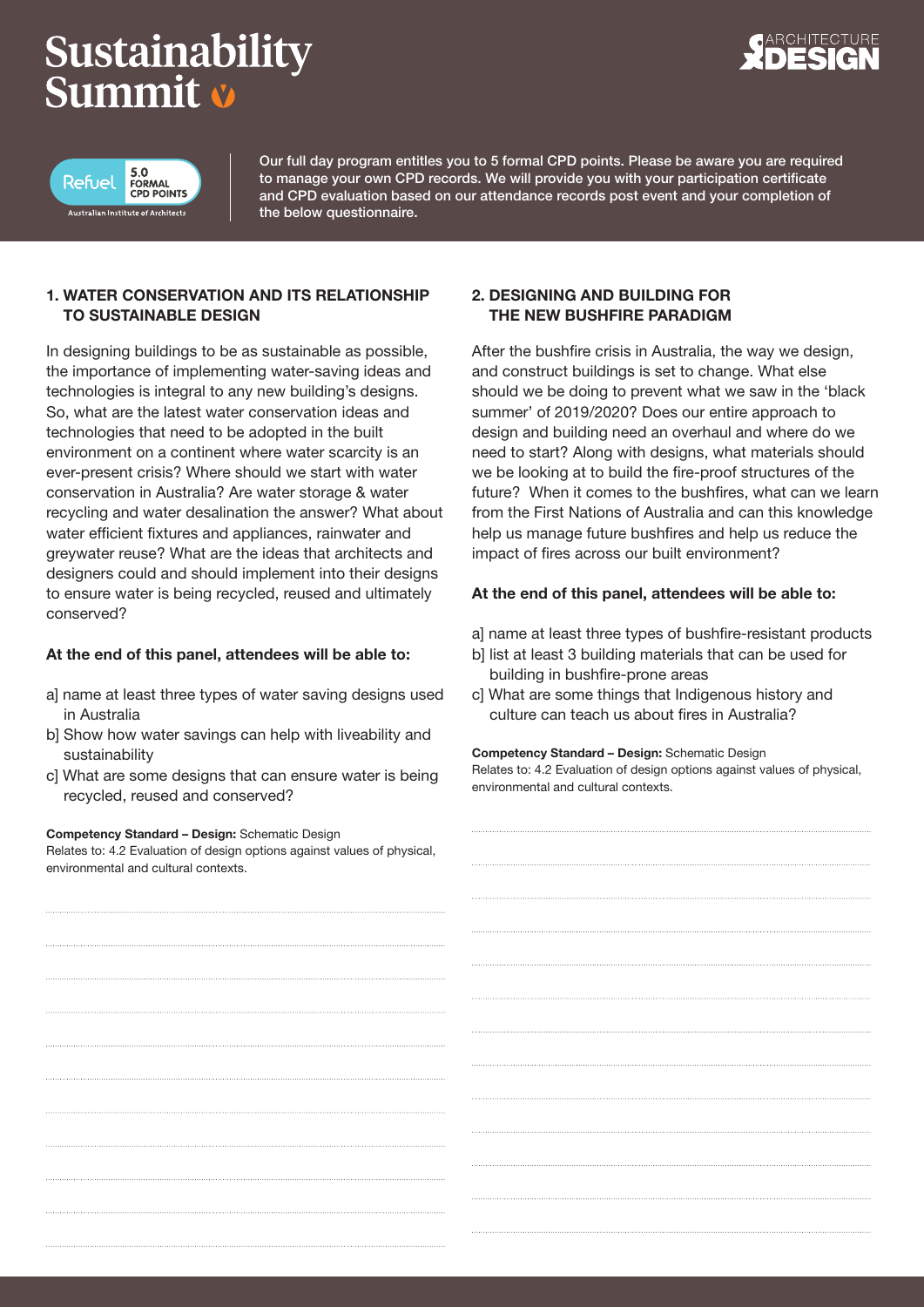# Sustainability Summit v





Our full day program entitles you to 5 formal CPD points. Please be aware you are required to manage your own CPD records. We will provide you with your participation certificate and CPD evaluation based on our attendance records post event and your completion of the below questionnaire.

# 3. PASSIVE DESIGNS, PASSIVE HOUSES AND MULTI-RESIDENTIAL BUILDS

The Australian climate requires that homes be designed or modified to ensure that the occupants remain thermally comfortable with minimal auxiliary heating or cooling in the climate where they are built. So does passive design fit into the eight climate zones in Australia and how is this design managed by the National Construction Code (NCC)? And while the northern European-derived passive house design is not always the best solution for Australia's climate, do we need to instead concentrate on vernacular design and focus more on local needs, local materials, and local traditions and how does Australia's growing love of high-rise apartments fit into all this? Do we need an Australian version of passive house design and what would that look like?

# At the end of this panel, attendees will be able to:

- a] name at least three types of passive designs used in Australia
- b] list all 8 climate zones in Australia that affect passive design
- c] Show how passive design and passive houses can help with livability and sustainability

#### Competency Standard – Design: Schematic Design

4.7 Coordination and integration of appropriate environmental systems, including for thermal comfort, lighting and acoustics.

# 4. PLANNING FOR A CARBON ZERO / CARBON POSITIVE FUTURE

Urban developments around the world are using smart design and new materials to create net-zero energy structures and even carbon positive districts that challenge everything we have learnt about design to date. When it comes to being sustainable, one of the most effective ways to lower a carbon footprint is to reduce or even entirely eliminate a building's reliance on external fossil-fuel derived energy for power and lighting. How can residential homes and for that matter, precincts reduce their carbon environmental footprint and how have some precinct around the world been designed to be carbon positive and what can we learn and borrow from these designs?

# At the end of this panel, attendees will be able to:

- a] name at least three developments around the world that are using smart design and new materials to create net-zero energy structures and even carbon positive districts
- b] What are the most effective ways to lower a carbon footprint in the built environment?
- c] Show how carbon positive is possible in an urban context
- d] What are some of the quickest and easiest ways residential homes and for that matter, precincts reduce their carbon environmental footprint?

#### Competency Standard – Design: Schematic Design

Relates to: 4.2 Evaluation of design options against values of physical. environmental and cultural contexts.